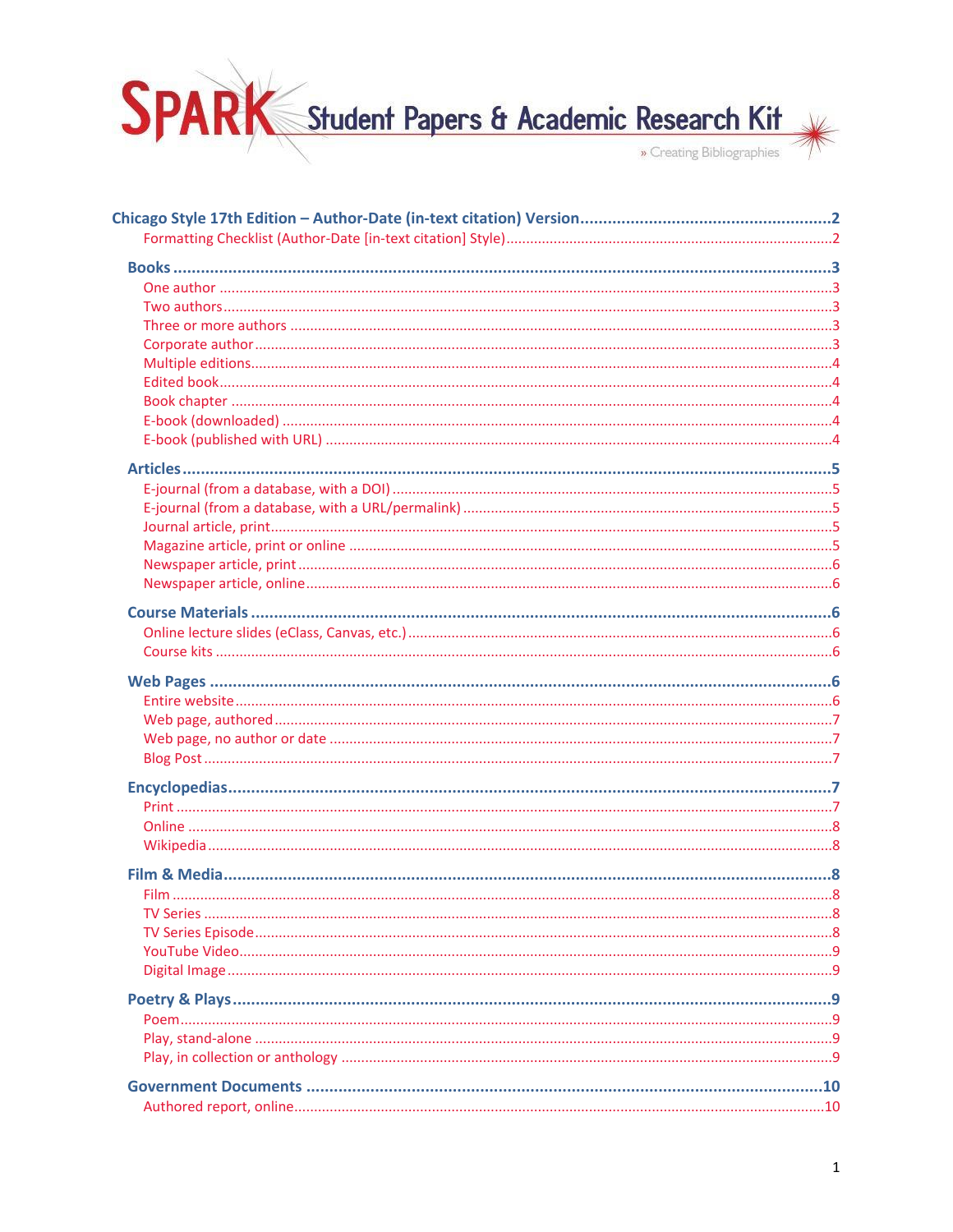Student Papers & Academic Research Kit » Creating Bibliographies

# <span id="page-1-0"></span>**Chicago Style 17th Edition – Author-Date (in-text citation) Version**

Commonly used in the social sciences, this version of Chicago style includes parenthetical citations with a reference list (note the term bibliography is not used). Sources are cited in the text, using parentheses surrounding the author's last name, the publication date, and page number(s) as available. In the reference list, the year of publication immediately follows the author's name. Examples in this guide will show how different resources are formatted both as in-text citations and reference list entries.

**This guide has examples of the Author-Date System**. *The Chicago Manual of Style* also has a Notes-Bibliography System that is intended for use in literature, history, and the arts. Though the two styles are very similar, there are important differences in how notes and bibliographies are formatted. Please view the Notes-Bibliography version document for examples in that style.

# <span id="page-1-1"></span>**Formatting Checklist (Author-Date [in-text citation] Style)**

- Each citation consists of two elements: a parenthetical (in-text) citation and a reference list entry.
- In-text citations include the author(s) last name, publication date, and applicable page numbers in parentheses.
- In-text citations have no punctuation between the author(s) name and date. Any added page numbers are separated with a comma following the date. Do not use the abbreviation "p." before page numbers. If page numbers are not available, abbreviations such as "para." (paragraph) or "chap." (chapter) can be used.
- If citing two or more works in one parenthetical citation, separate them with a semicolon. E.g. (Hetherington and Rudolph 2015; Grove 2015).
- If citing from a multi-volume work, include the volume number with a colon before the page number. E.g. (García 1987, 2:345).
- In reference lists, entries are listed alphabetically by author last name, then first name. For multiple authors, only the first author's name is inverted. The main elements are separated by periods. The publication date immediately follows the author(s) names.
- Where two or more works by different authors with the same last name are listed in a reference list, the intext citation must include an initial (or two initials or a given name if necessary) to differentiate between them.
- If the author of the work is unknown, the reference list entry should begin with the title. In-text citations may use a short form of the title.
- If citing one or more works by the same author with the same publication date, use letters to distinguish entries, which are listed in alpha-numeric order in the reference list. In-text citations include the lettering. E.g. (Fogel 2004a, 218) or (Fogel 2004b, 145–46).
- In a reference list entry, when a date of publication includes the month and day, the year may be repeated. E.g. Gagnon, Lysiane. 2012. "The Protesters' Fellow Travellers." *Globe and Mail*, May 21, 2012.
- For further examples, please access [The Chicago Manual of Style citation quick guide](https://www.chicagomanualofstyle.org/tools_citationguide.html) for the Author-Date system.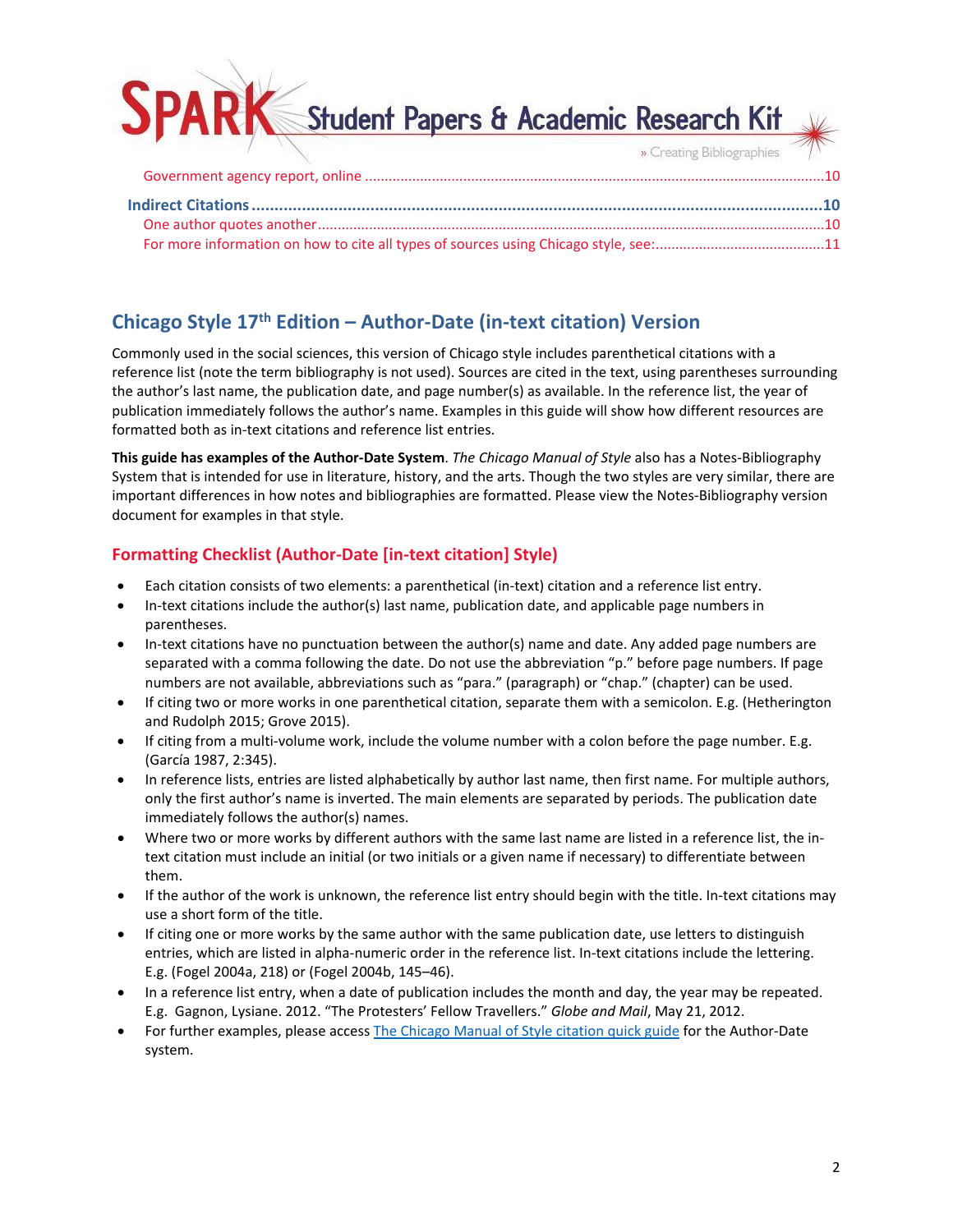Student Papers & Academic Research Kit

» Creating Bibliographies

# <span id="page-2-0"></span>**Books**

# <span id="page-2-1"></span>**One author**

### **Reference List**

Horn, Michiel. 2009. *York University: The Way Must be Tried.* Montreal, QC: McGill-Queen's University Press.

**Text Citation:** (Horn 2009, 271)

# <span id="page-2-2"></span>**Two authors**

#### **Reference List**

Coates, Colin M., and Geoffrey Ewen. 2012. *Introduction aux études canadiennes: Histoires, identités et cultures*. Ottawa, ON: Presses de l'Université d'Ottawa.

**Text Citation:** (Coates and Ewen 2012, 241-51)

### <span id="page-2-3"></span>**Three or more authors**

For books with three or more (and less than ten) authors, all names should be fully cited in the bibliography. For text citations: with more than three authors, only the name of the first author is used, followed by *et al.* (and others). Note that "et al." is not italicized in text citations. For works with more than ten authors, only the first seven need to be fully cited in the bibliography; the rest of the names can be replaced by the phrase "et al."

#### **Reference List**

Eisen, Mitchell L., Jodi A. Quas, and Gail S. Goodman, eds. 2002. *Memory and Suggestibility in the Forensic Interview*. Mahwa, NJ: L. Erlbaum Associates.

**Text Citation:** (Eisen et al. 2002, 42)

# <span id="page-2-4"></span>**Corporate author**

If a publication issued by an organization, association, or corporation carries no personal author's name on the title page, the organization is listed as author in a bibliography, even if it is also given as publisher.

#### **Reference List**

University of Chicago Press. 2017. *The Chicago Manual of Style*. 17th ed. Chicago: University of Chicago Press. **Text Citation:** (University of Chicago Press 2017, 23)

# <span id="page-2-5"></span>**Multiple editions**

### **Reference List**

Dickason, Olive Patricia. 2010. *A Concise History of Canada's First Nations.* With William Newbigging. 2nd. ed. Toronto, ON: Oxford University Press.

**Text Citation:** (Dickason 2010, 42)

# <span id="page-2-6"></span>**Edited book**

**Reference List**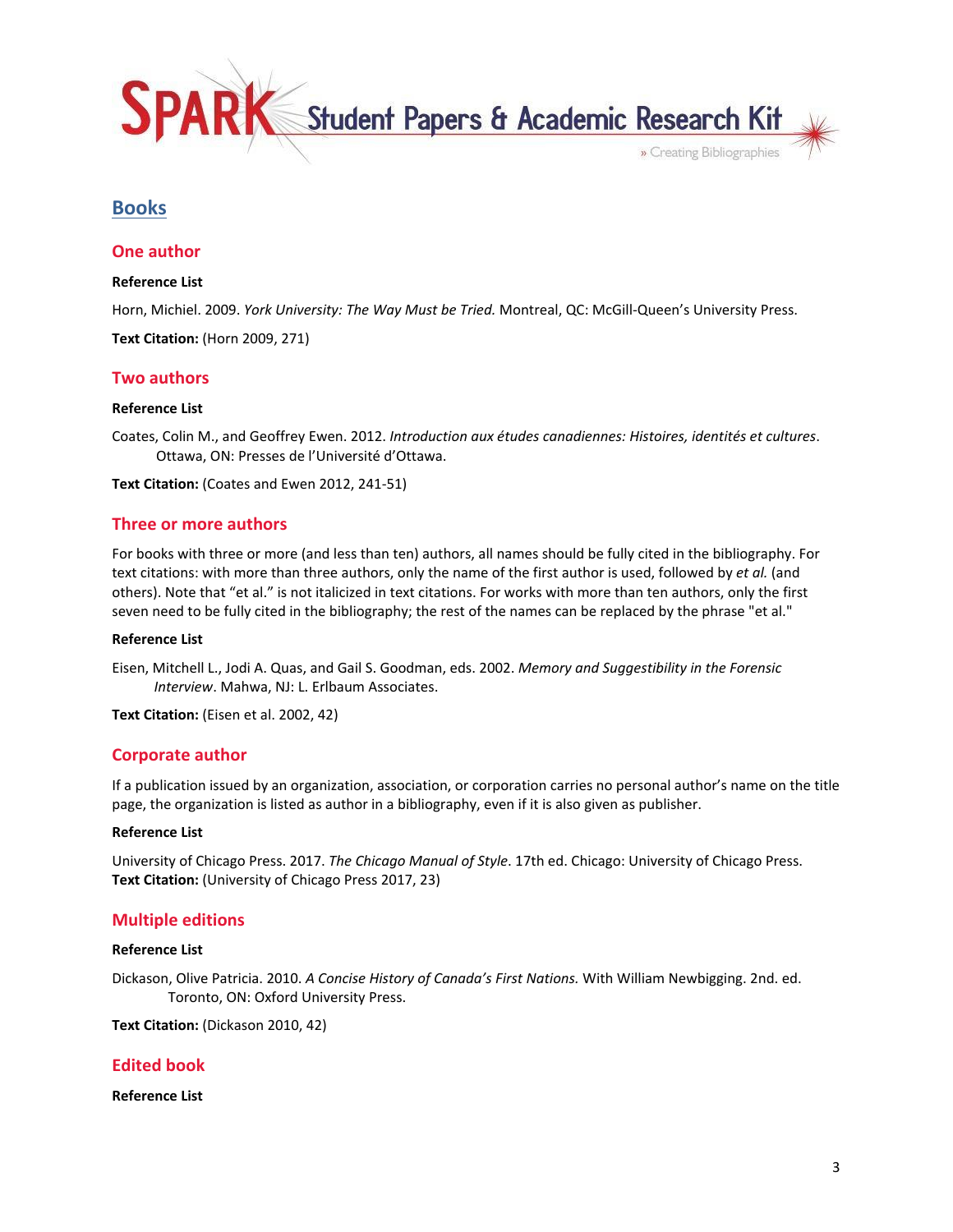Student Papers & Academic Research Kit » Creating Bibliographies

Hird, Myra J., and George Pavlich, eds. 2012. *Questioning Sociology: Canadian Perspectives.* 2nd ed. Don Mills, ON: Oxford University Press.

**Text Citation:** (Hird and Pavlich 2012, 179)

# <span id="page-3-0"></span>**Book chapter**

### **Reference List**

Wong, Kin Ho. 2011. "A Gay Actor with Multiple Scripts: Impression Management Strategies to Comply with Traditional Chinese Family Norms." In *Skeletons in the Closet,* edited by Aysan Sev'er and Jan Trost, 121- 38. Waterloo, ON: Wilfred Laurier University Press.

**Text Citation:** (Wong 2011, 126)

# <span id="page-3-1"></span>**E-book (downloaded)**

Electronic formats don't always carry stable page numbers. In lieu of page numbers, you can include the chapter or section title. Sometimes a suitable URL based on a DOI may not be available. In this case, list the name of the commercial database, rather than the URL.

### **Reference List**

Fallis, George. 2007. *Multiversities, Ideas and Democracy*. Toronto, ON: University of Toronto Press. ProQuest Ebook Central.

**Text Citation:** (Fallis 2007, 29-30)

# <span id="page-3-2"></span>**E-book (published with URL)**

For citing the online book version, include a URL as the last component of the citation. URLs should be persistent and based on the item's DOI number where possible. To create a stable URL from a DOI number, use the prefix <https://doi-org.ezproxy.library.yorku.ca/>with the DOI number immediately following as shown in the example below.

### **Reference List**

Antokoletz, Elliot. 2008. *Musical Symbolism in the Operas of Debussy and Bartok.* New York: Oxford University Press.<https://doi-org.ezproxy.library.yorku.ca/10.1093/acprof:oso/9780195365825.001.0001>.

**Text Citation:** (Antokoletz 2008, chap. 2)

# <span id="page-3-3"></span>**Articles**

When citing articles, cite the specific page numbers you use in the text. Cite the full page range for the article in the reference list.

# <span id="page-3-4"></span>**E-journal (from a database, with a DOI)**

Include a URL based on a DOI. If there is no DOI, then use the form of the URL that is provided with the article.

### **Reference List**

Heller, Monica. 2007. "Langues, communauté et identité : Le discours expert et la question du français au Canada." *Anthropologie et sociétés* 31, no. 1: 39-54. [https://doi.org/10.7202/015981ar.](https://doi.org/10.7202/015981ar)

**Text Citation:** (Heller 2007, 42)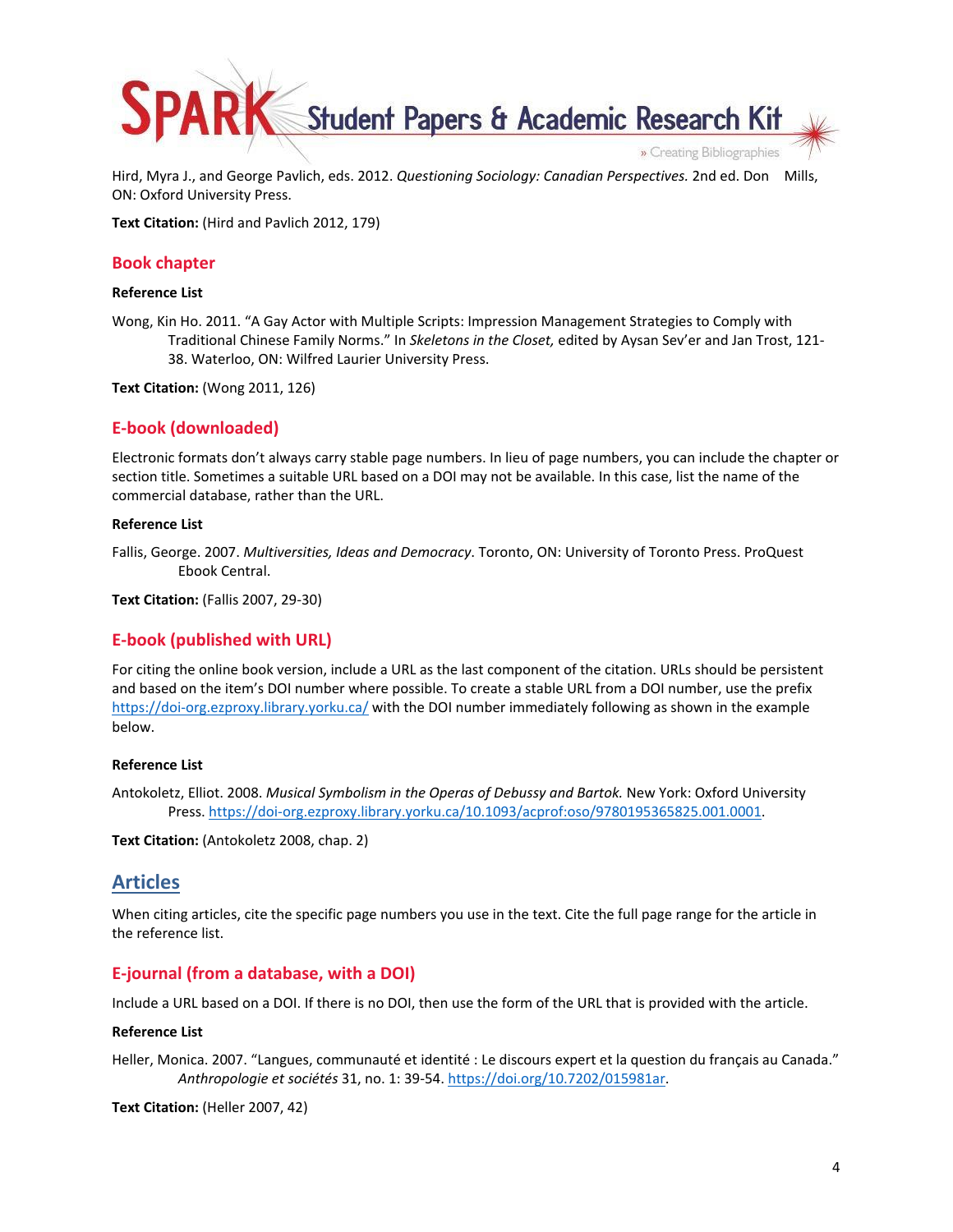

# <span id="page-4-0"></span>**E-journal (from a database, with a URL/permalink)**

### **Reference List**

McDonald, Steve, Nan Lin, and Dan Ao. 2009. "Networks of Opportunity: Gender, Race, and Job Leads." *Social Problems* 56, no. 3: 385–402.<https://www.jstor.org/stable/10.1525/sp.2009.56.3.385>.

**Text Citation:** (McDonald, Lin, and Ao 2009, 386).

# <span id="page-4-1"></span>**Journal article, print**

### **Reference List**

Paul, Rodney Joseph, and Andrew Weinbach. 2011. "Determinants of Attendance in the Quebec Major Junior Hockey League: Role of Winning, Scoring and Fighting." *Atlantic Economic Journal* 39, no. 3: 303-11.

**Text Citation:** (Paul and Weinbach 2011, 307)

# <span id="page-4-2"></span>**Magazine article, print or online**

For a magazine article consulted online, include a URL at the end of the citation. Specific page numbers may not be indicated for online articles but should be cited if available.

It is usually sufficient to cite newspaper and magazines articles entirely within the text. If a reference list entry is needed, repeat the year of publication with the month and day to avoid any confusion.

#### **Reference List**

Gladwell, Malcolm. 2011. "The Tweaker." *New Yorker,* November 14, 2011.

**Text Citation**: (Gladwell 2011, 35)

### <span id="page-4-3"></span>**Newspaper article, print**

### **Reference List**

Gagnon, Lysiane. 2012. "The Protesters' Fellow Travellers." *Globe and Mail*, May 21, 2012.

**Text Citation:** (Gagnon 2012)

### <span id="page-4-4"></span>**Newspaper article, online**

#### **Reference List**

Brody, Jane E. 2007. "Mental Reserves Keep Brain Agile." *New York Times*, December 11, 2007. [http://www.nytimes.com/2007/12/11/health/11brod.html?pagewanted=all&\\_r=0](http://www.nytimes.com/2007/12/11/health/11brod.html?pagewanted=all&_r=0).

**Text Citation:** (Brody 2007)

# <span id="page-4-5"></span>**Course Materials**

# <span id="page-4-6"></span>**Online lecture slides (eClass, Canvas, etc.)**

**Reference List**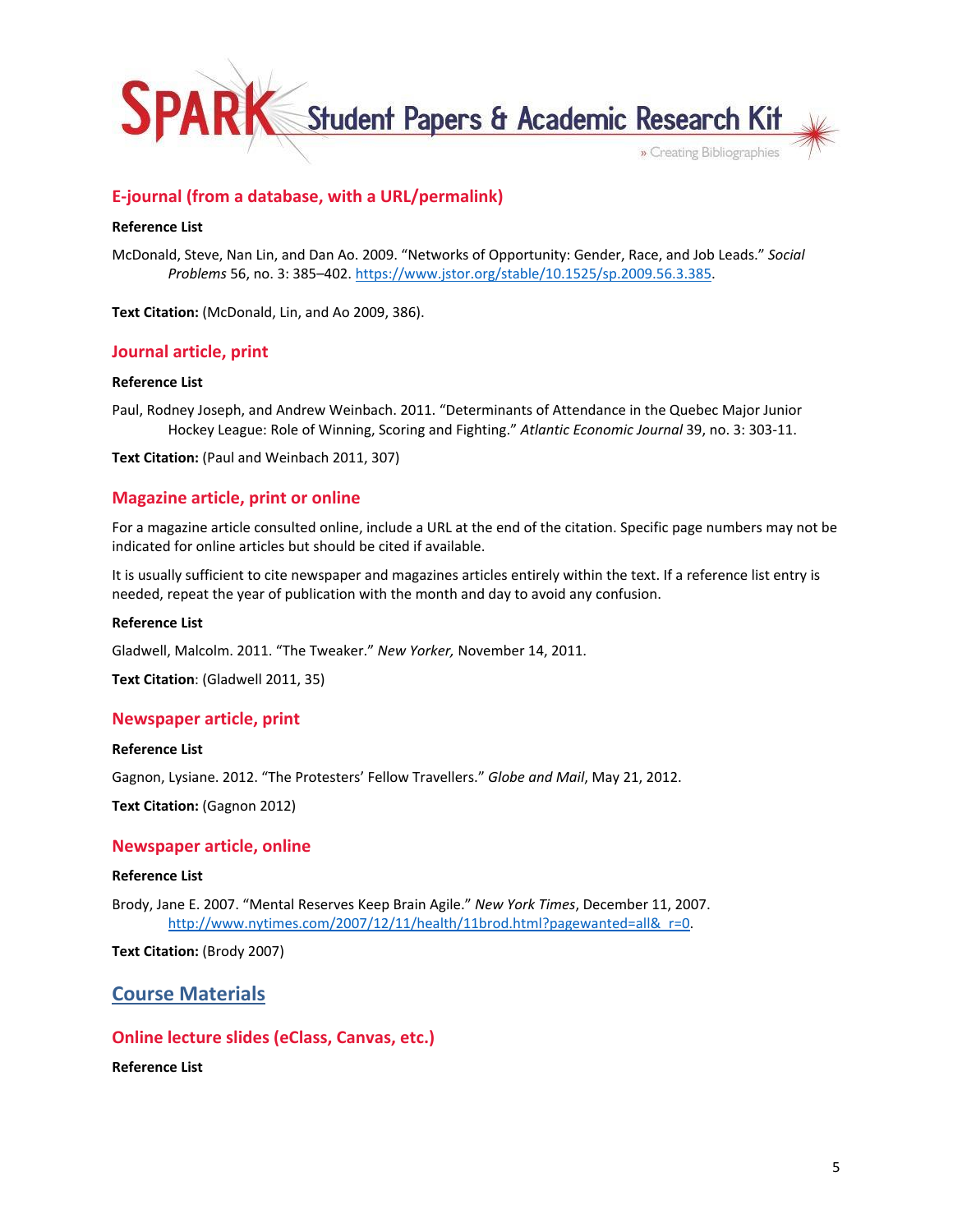

Sloniowski, Lisa. 2020. "Lecture 1. EN 1950: Beyond Google: Research Methods in English Studies." Slides from lecture at York University, Toronto, ON, January 11, 2020. eclass.yorku.ca/pluginfile.php/1811393/mod\_page/content/18/EN%201902%20Week%201%202021.pptx

**Text Citation:** (Sloniowski 2020)

# <span id="page-5-0"></span>**Course kits**

.

*The Chicago Manual of Style*, 17th ed. does not provide instructions on how to cite course-related material. This is just one possible format to follow. We suggest that you check with your instructor.

### **Reference List**

Vernon, Karina. 2020. *Black Civility: Black Grammars of Protest on the Canadian Prairies 1905-1950.* Course kit for HUMA 3315: Black Literatures and Cultures in Canada, compiled by Andrea Medovarski, York University Bookstore, Winter 2020: 131-144.

**Text Citation:** (Vernon 2020, 135-37)

# <span id="page-5-1"></span>**Web Pages**

Chicago requires an access date in citations of websites and other sources consulted online **only if no date of publication or revision can be determined from the source**. In those cases—that is, when only an access date is used—record n.d. as the date of publication in the reference list and in-text.

# <span id="page-5-2"></span>**Entire website**

# **Reference List**

Canadian Observatory on Homelessness. n.d. The Homeless Hub. Accessed January 7, 2022. <https://homelesshub.ca/>.

**Text Citation:** (Canadian Observatory on Homelessness, n.d.)

# <span id="page-5-3"></span>**Web page, authored**

Place the title or specific page of a website in quotation marks.

# **Reference List**

Sci.Fi.Brarian. 2016. "Representations of Libraries and Librarians in Popular Culture, Particularly Science Fiction and Fantasy." THE SCI-FI-BRARIAN Science fiction, information science, and other assorted geekery, 27 Feb. 2016. [https://scifibrarian.com/2016/02/27/representations-of](https://scifibrarian.com/2016/02/27/representations-of-libraries-and-librarians-in-popular-culture-particularly-science-fiction-and-fantasy/)[libraries-and-librarians-in-popular-culture-particularly-science-fiction-and-fantasy/.](https://scifibrarian.com/2016/02/27/representations-of-libraries-and-librarians-in-popular-culture-particularly-science-fiction-and-fantasy/)

**Text Citation:** (Sci.Fi.Brarian 2016.)

# <span id="page-5-4"></span>**Web page, no author or date**

# **Reference List**

The ArQuives. n.d. "Our Team." Accessed January 7, 2022. [https://arquives.ca/about/team.](https://arquives.ca/about/team)

**Text Citation:** (The Arquives, n.d.)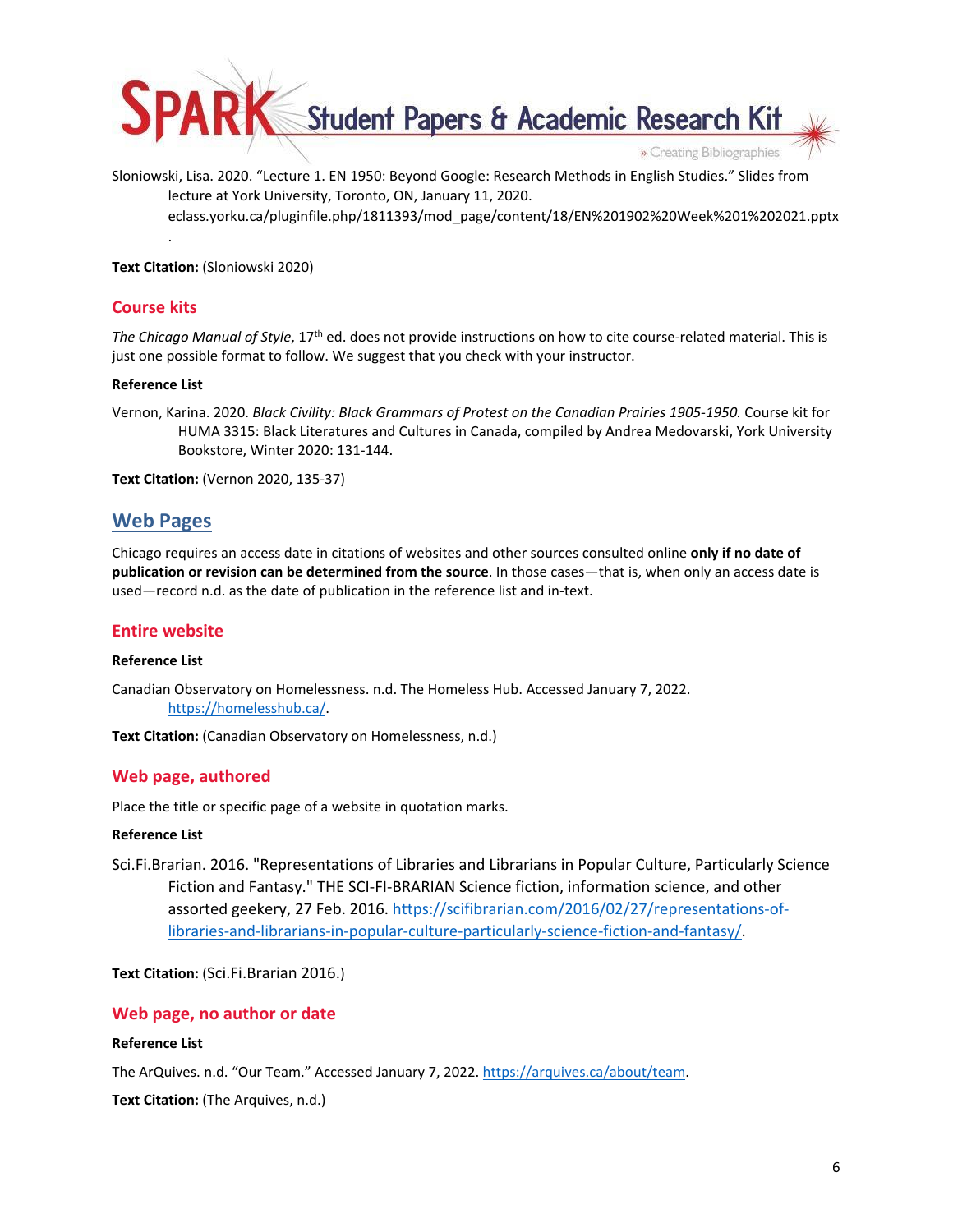

# <span id="page-6-0"></span>**Blog Post**

It is often sufficient to cite blog posts, like newspaper and magazine articles, entirely within the text. If a reference list entry is needed, **repeat the year of publication with the month and day to avoid any confusion**.

### **Reference List**

Bowen, Victoria. 2022. "A Book of the Week: Flora of the Colosseum of Rome." *Through the Revolving Door: Fisher Blog*. Thomas Fisher Rare Book Library, University of Toronto Libraries. February 17, 2022. <https://fisher.library.utoronto.ca/fisher-blog/ia-book-week-flora-colosseum-rome>.

**Text Citation:** (Bowen 2021)

# <span id="page-6-1"></span>**Encyclopedias**

For certain reference works—particularly those with substantial, authored entries—it may be appropriate to cite individual entries by author, much like contributions to a multi-author book. These citations may be included in a reference list.

# <span id="page-6-2"></span>**Print**

### **Reference List**

O'Reilly, Andrea, ed. 2010. "Aboriginal mothering." In *Encyclopedia of Motherhood.* Thousand Oaks, CA: Sage.

**Text Citation:** (O'Reilly 2010)

# <span id="page-6-3"></span>**Online**

### **Reference List**

Pallardy, Richard. n.d. "Elizabeth May." In *Encyclopaedia Britannica Online*. Accessed June 28, 2021. [http://www.britannica.com/EBchecked/topic/1472176/Elizabeth-May.](http://www.britannica.com/EBchecked/topic/1472176/Elizabeth-May)

**Text Citation:** (Pallardy, n.d.)

# <span id="page-6-4"></span>**Wikipedia**

For Wikipedia, use the URL for the archived version of the page which is accessible by selecting the "view history" tab and clicking on the most recent date.

### **Reference List**

Wikipedia. 2021. "Lester B. Pearson." Last modified December 13, 2021. [https://en.wikipedia.org/w/index.php?title=Lester\\_B.\\_Pearson&oldid=1060167477](https://en.wikipedia.org/w/index.php?title=Lester_B._Pearson&oldid=1060167477)

### **Text Citation:** (Wikipedia 2021)

# <span id="page-6-5"></span>**Film & Media**

Citations for multimedia content usually include some or all of the following elements: the name of the person primarily responsible with their designation (creator, director, etc.), title of the work, names of additional contributors, date, location, format, and a URL for online sources. **The order of these elements depends on the**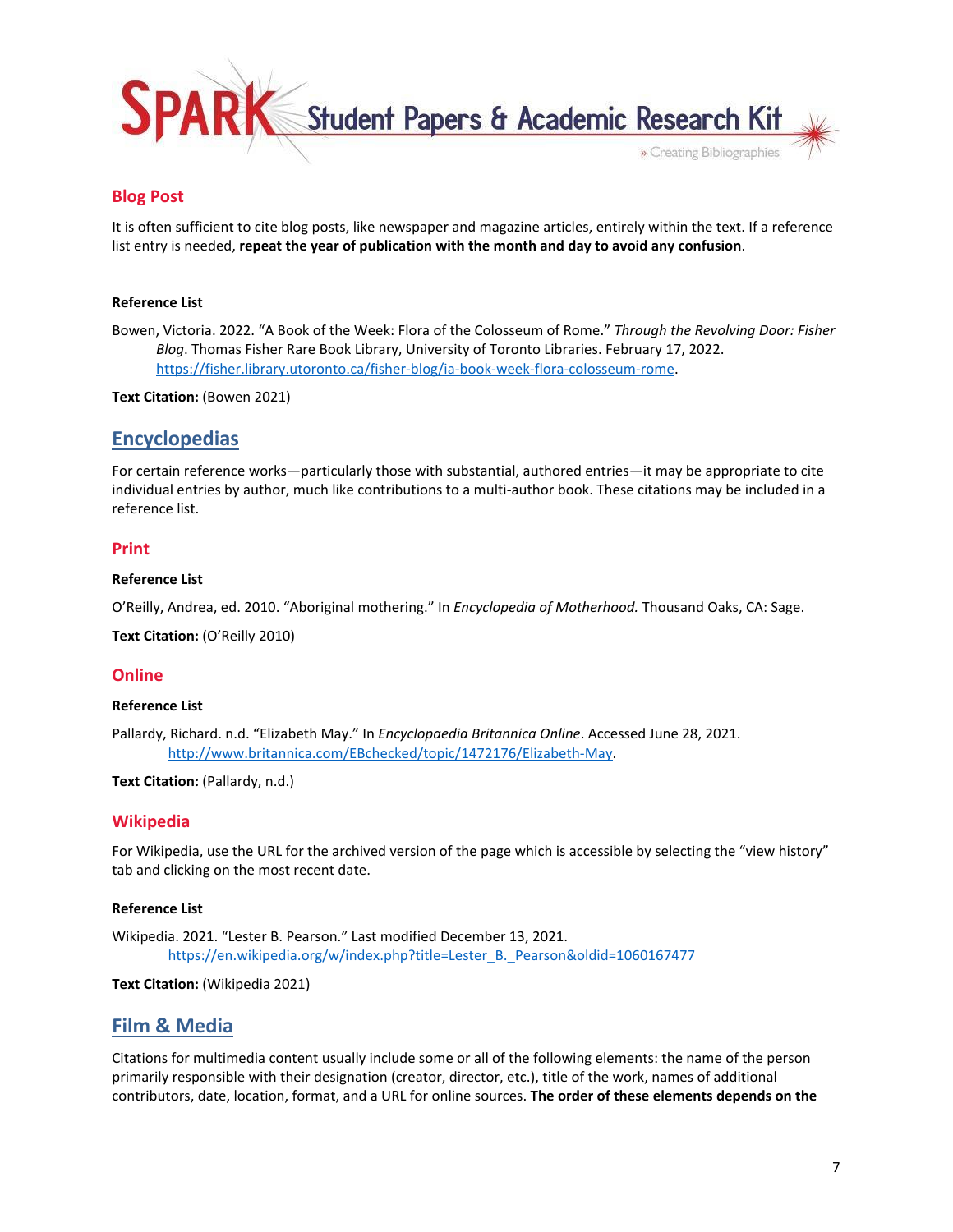Student Papers & Academic Research Kit » Creating Bibliographies

**nature of the source, whether a part or the whole is cited, and whether a particular contributor is the focus.**  Whom to list as "author" depends on the focus of the citation and is a matter of authorial discretion. **Film** 

### <span id="page-7-0"></span>**Reference List**

Gunnarsson, Sturla, dir. 2010. *Force of Nature: The David Suzuki Movie*. National Film Board of Canada. <https://www.nfb.ca/film/force-of-nature-the-david-suzuki/>.

**Text Citation:** (Gunnarsson 2010)

# <span id="page-7-1"></span>**TV Series**

### **Reference List**

Butt, Brent, creator. 2005. *Corner Gas*. Season two. PrairiePants Productions. DVD.

**Text Citation:** (Butt 2005)

### <span id="page-7-2"></span>**TV Series Episode**

#### **Reference List**

Storey, David, dir. 2004. *Corner Gas.* Season 1, episode 6, "World's Biggest Thing." PrairiePants Productions. Aired February 25, 2004, on CTV.

**Text Citation:** (Storey 2004)

# <span id="page-7-3"></span>**YouTube Video**

#### **Reference List**

Trudeau, Justin - Prime Minister of Canada. 2019. "Speech from the Throne 2019." Streamed live December 5, 2019. YouTube video. [https://youtu.be/KLHQAi36sZk.](https://youtu.be/KLHQAi36sZk)

**Text Citation:** (Trudeau 2019, 31:04)

### <span id="page-7-4"></span>**Digital Image**

### **Reference List**

Morey, Hal. 1930. *Sun Beams Into Grand Central Station.* Photograph. Gettyimages Gallery. [gettyimagesgallery.com/images/sun-beams-into-grand-central-station/](https://gettyimagesgallery.com/images/sun-beams-into-grand-central-station/)

**Text Citation:** (Morey 1930)

# <span id="page-7-5"></span>**Poetry & Plays**

Classic English poems and plays can often be cited by book, canto, and stanza; stanza and line; act, scene, and line; or similar divisions.

<span id="page-7-6"></span>**Poem**

#### **Reference List**

Coward, Noel. "To a Maidenhair Fern." In *The Complete Verse of Noël Coward*, edited by Barry Day, 72. London: Methuen Drama, 2011.

**Text Citation:** (Coward 2011, 72, lines 1-2.)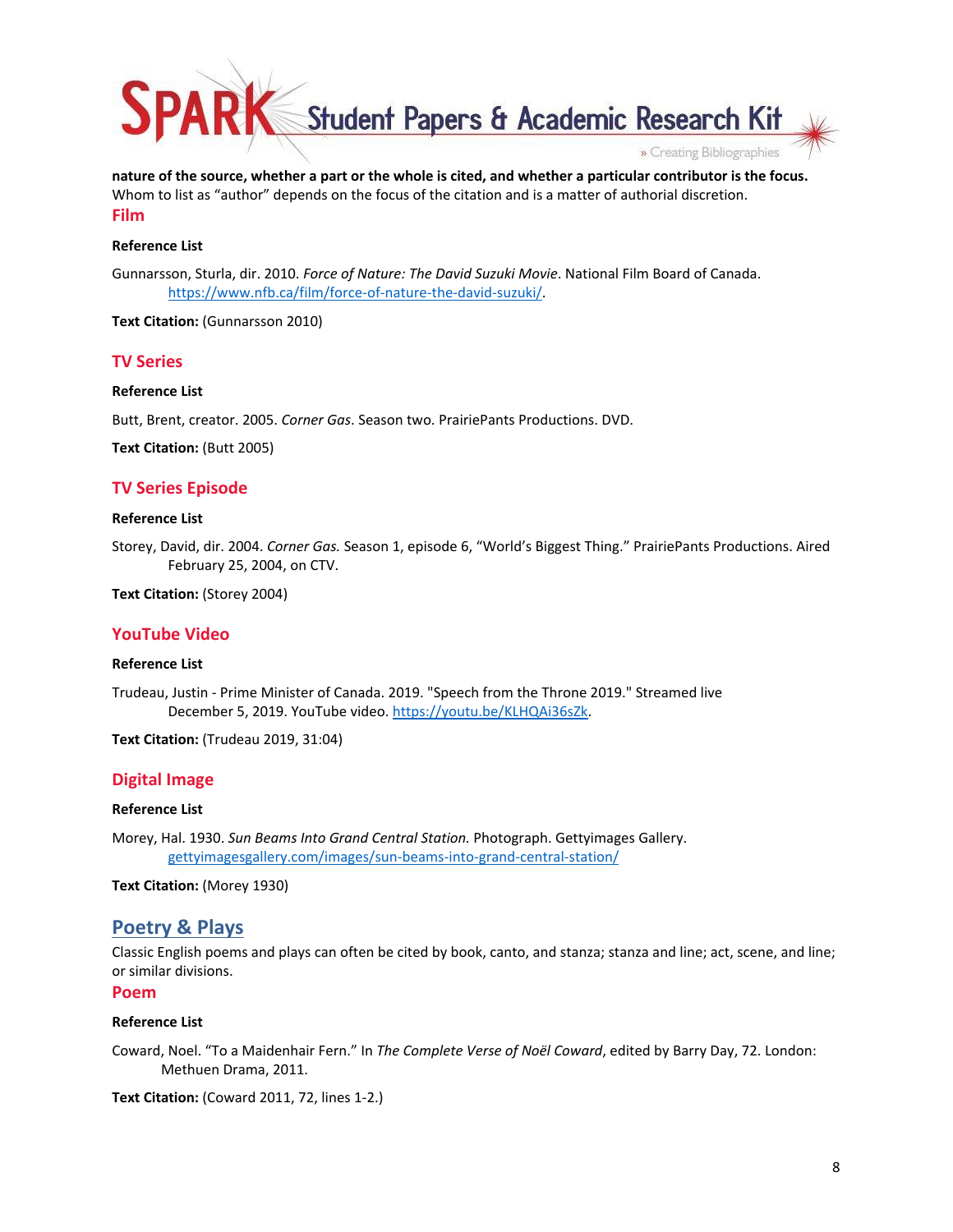

# <span id="page-8-0"></span>**Play, stand-alone**

### **Reference List**

Shepard, Sam. 1981. True West. New York: Nelson Doubleday.

**Text Citation:** (Shepard 1981, 9, act 1, scene 2)

# <span id="page-8-1"></span>**Play, in collection or anthology**

### **Reference List**

Jung, Hansol. 2017. "Cardboard Piano." In *Contemporary Plays by Women of Color: An Anthology,* edited by Roberta Uno, 3-29. New York: Routledge, 2017.

<span id="page-8-2"></span>**Text Citation:** (Jung 2017, 24)

# **Government Documents**

For Canadian legal and government documents, The *Chicago Manual of Style* refers users to the *Canadian Guide to Uniform Legal Citation* (commonly known as the *McGill Guide*). The *Chicago Manual* provides specific information depending on what type of government document you are citing: bill, statute, legal case, debate, treaty, etc., and so you must review either the *McGill Guide*, or the *Chicago Manual* for rules and examples of other document types**.** In general, for government agency reports:

- Cite government documents or reports under the departments, units, or agencies (i.e. 'corporate authors'), followed by the year of the document. If there are personal contributors e.g. prepared by John Smith, list them after the title, followed by the document number.
- The publisher and author should be recorded as they appeared when the document was originally published, do not amend the name to their current title or department title.
- Government document titles appear in italics.
- Include paper numbers for in-text citations (if available).
- Include the publisher if it is different from the author.
- Include only the first place of publication if more than one is listed.

# <span id="page-8-3"></span>**Authored report, online**

### **Reference List**

Hurley, Mary C. and Jill Wherret. 1999. *In Brief: The Report of the Royal Commission on Aboriginal Peoples.* Ottawa, ON: Library of Parliament, Parliamentary Research Branch. Revised August 2, 2000. <https://publications.gc.ca/site/eng/299876/publication.html>.

### **Text Citation:** (Hurley and Wherret 1999, 2)

# <span id="page-8-4"></span>**Government agency report, online**

# **Reference List**

British Columbia. Ministry of Aboriginal Relations and Reconciliation. 2009. *New Relationships with Aboriginal People and Communities in British Columbia: Annual Report on Progress, 2008-2009*. [http://www.llbc.leg.bc.ca/public/pubdocs/bcdocs2010/463710/2008\\_09.pdf](http://www.llbc.leg.bc.ca/public/pubdocs/bcdocs2010/463710/2008_09.pdf)